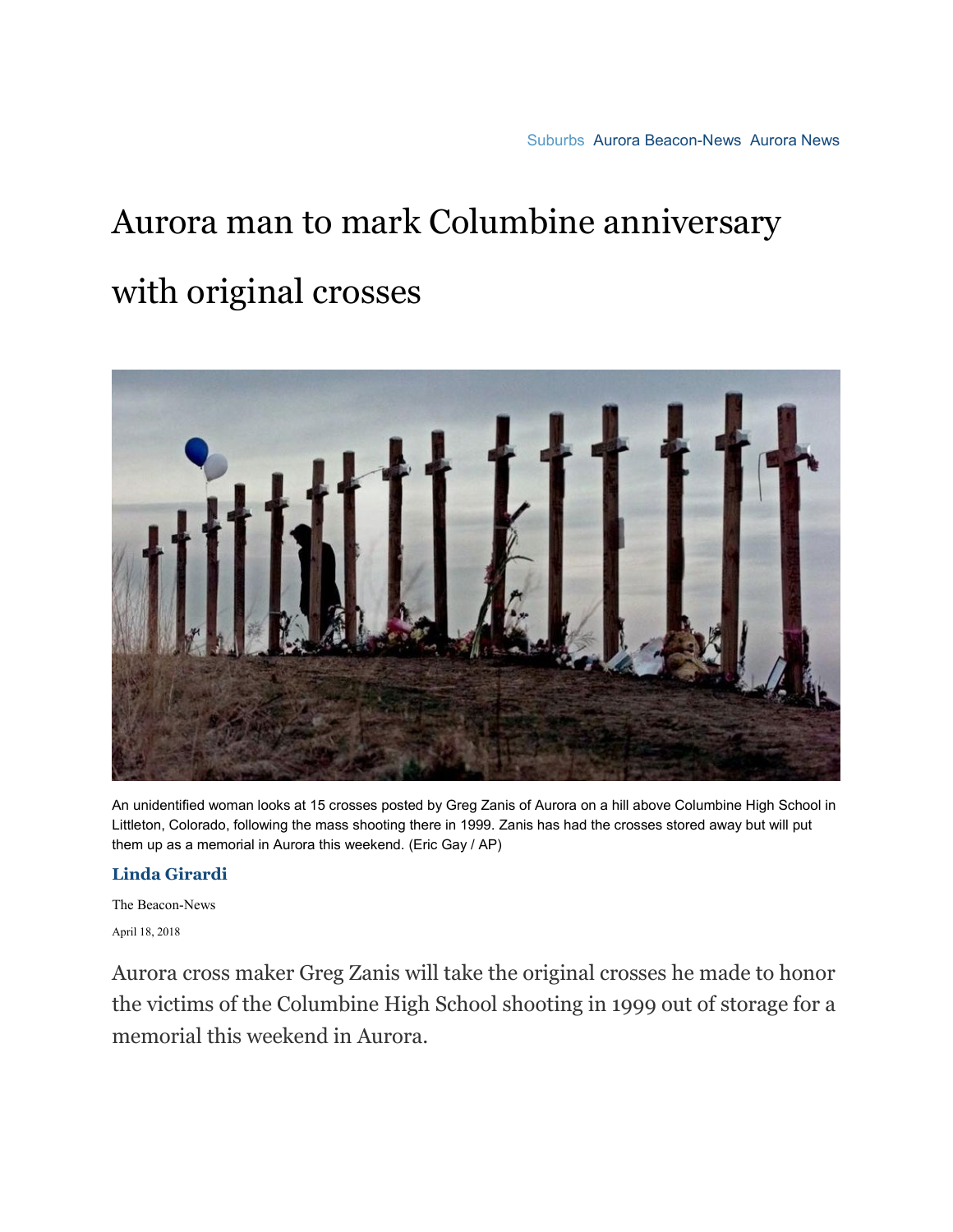Zanis, who started his Crosses for Losses ministry after the violent murder of his father-in-law in 1996, said the Columbine crosses will be part of a threeday observance ending Sunday night in Aurora.

A prayer vigil including the crosses will be held at 10:30 a.m. Friday on a 10 acre field at the northwest corner of Indian Trail and Church Road in Aurora.

Friday is the 19th anniversary of the Columbine High School shooting in Littleton, Colorado, where two students opened fire and killed 12 students and a teacher.

Zanis said the Columbine wooden crosses have traveled to some 500 events across the country and have appeared in photographs on the covers of magazines.

"At one point I was overwhelmed and decided to end the touring" with those crosses, he said. "This is the first time I am pulling them out in a decade."

Student activists from Parkland, Florida, where 17 people were killed by a gunman Feb. 14 at Marjory Stoneman Douglas High School, intend to remember the deadly Columbine shooting spree as part of a National School Walkout Friday. Students from some Aurora area schools will be participating in walkouts as well.

Zanis has received invitations from relatives of victims from both Littleton and Parkland to be part of observances there. However, he declined those invitations.

"They want me to come out this year to Colorado and a lot of people have asked me to return to Parkland because they are doing a school walkout there," he said.

Zanis said he prefers to stay out of the gun reform debate.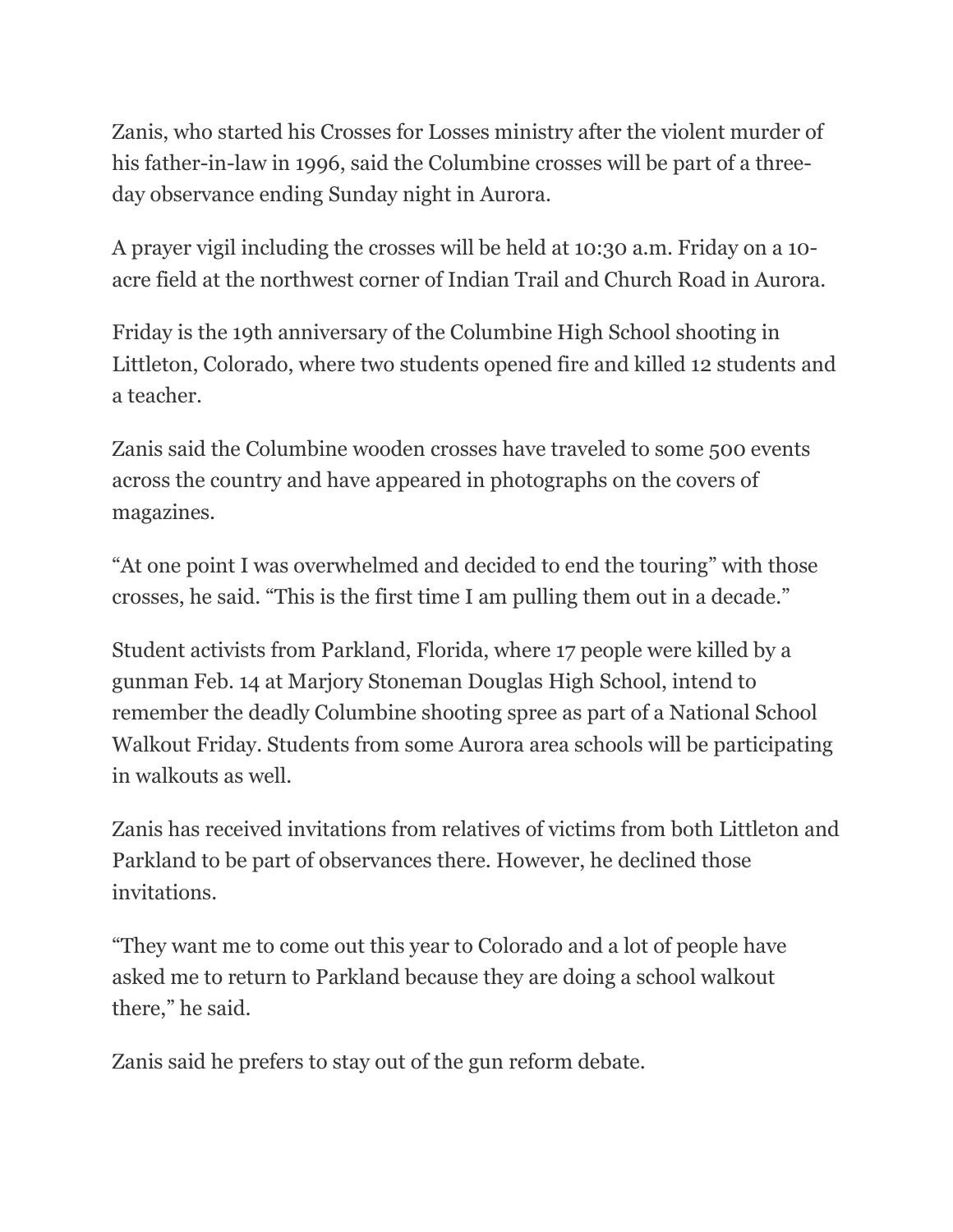"It's just about prayer for me," he said.



Greg Zanis will put up the crosses he originally made after the Columbine shooting in 1999 for a memorial in Aurora this weekend. (Denise Crosby / The Beacon-News)

Zanis said he's made a duplicate set of the crosses he brought to Parkland to remember the victims there as part of the Aurora memorial this weekend of the Columbine anniversary.

"I am going to mirror the crosses next to one another," he said.

The tragedies, he said, "are identical" in how they have devastated communities and took the lives of innocent people.

"Nothing has changed in 19 years," Zanis said. "If anything, it's going on more often. I do agree with the Parkland students that something needs to be done, but I don't know what it is.

"Guns are too available," he said.